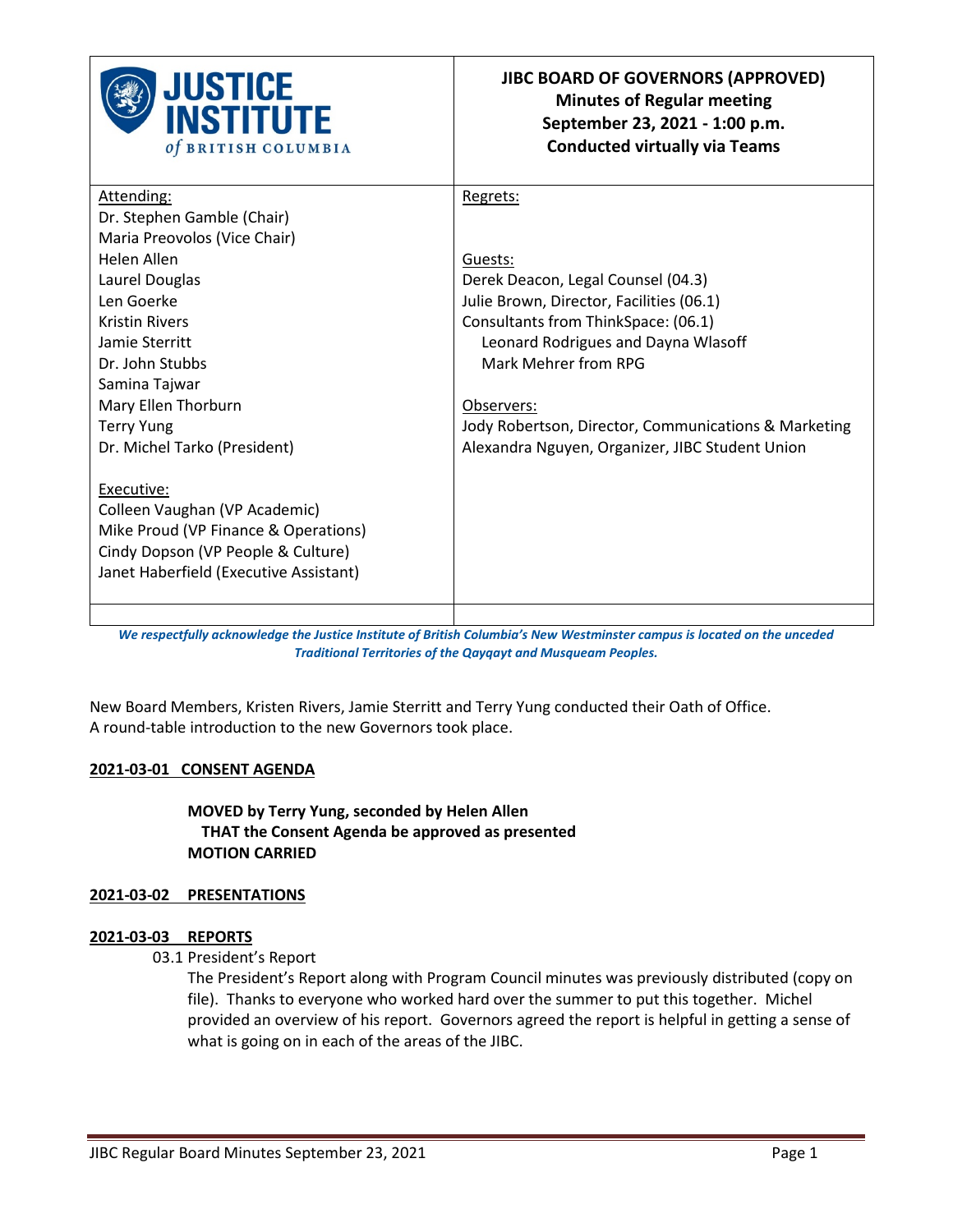### 03.2 Introduction of Cindy Dobson

President, Dr. Michel Tarko introduced Cindy as our new Vice President, People & Culture.

### **2021-03-04 GOVERNANCE MATTERS (BOARD OPERATIONS)**

04.1 Policy: Information and Educational Technology Acceptable Use

This policy originally crafted in 2012 is revised and modernized with standard language and look and feel of a policy.

With regard to the Privacy & Security section, a query raised the issue of who at the JIBC can and can't examine electronic files! Provide something that notifies staff that this is a bone fide investigation and who will have access.

# **MOVED by Jamie Sterritt, seconded by John Stubbs THAT the policy be approved subject to a revision as noted above. MOTION CARRIED**

#### 04.2 Policy: Holiday Closure Pay

This puts to policy, what has been the practice for quite a while.

# **MOVED by Laurel Douglas, seconded by Helen Allen That the Policy be approved as presented. MOTION CARRIED**

## 04.3 Policy: International Education

This policy is bought back to reflect feedback by the Board regarding:

- Scope and definition of "International Education Activities"
- Expanding the definition of "Human Rights" to include reference to the *Charter of Rights and Freedoms.*
- Includes special reference involving training in law enforcement.

The procedures reference the formation of a committee to evaluate proposed and existing international education activities. This committee will make a recommendation to the President who makes the final decision.

#### **MOVED by Len Goerke seconded by John Stubbs**

# **THAT the Board approve Policy 3113: International Education be approved as presented. MOTION CARRIED.**

Some discussion took place re continued training in Hong Kong, and the training through Global Affairs Canada in ASEAN countries including Myanmar. Global Affairs are monitoring the situation and making decisions as to who can participate. We will continue to keep the Board apprised of their decision.

04.4 Policy: Program Development, Change, Suspension and Termination

This one policy and 5 associated procedures are intended to replace two separate policies and an associated procedure with the following benefits:

- Current gaps are addressed
- Our processes are streamlined
- Greater clarity and direction for program staff, and
- Coincides with our credential and program types.

**MOVED by Terry Yung, seconded by Laurel Douglas**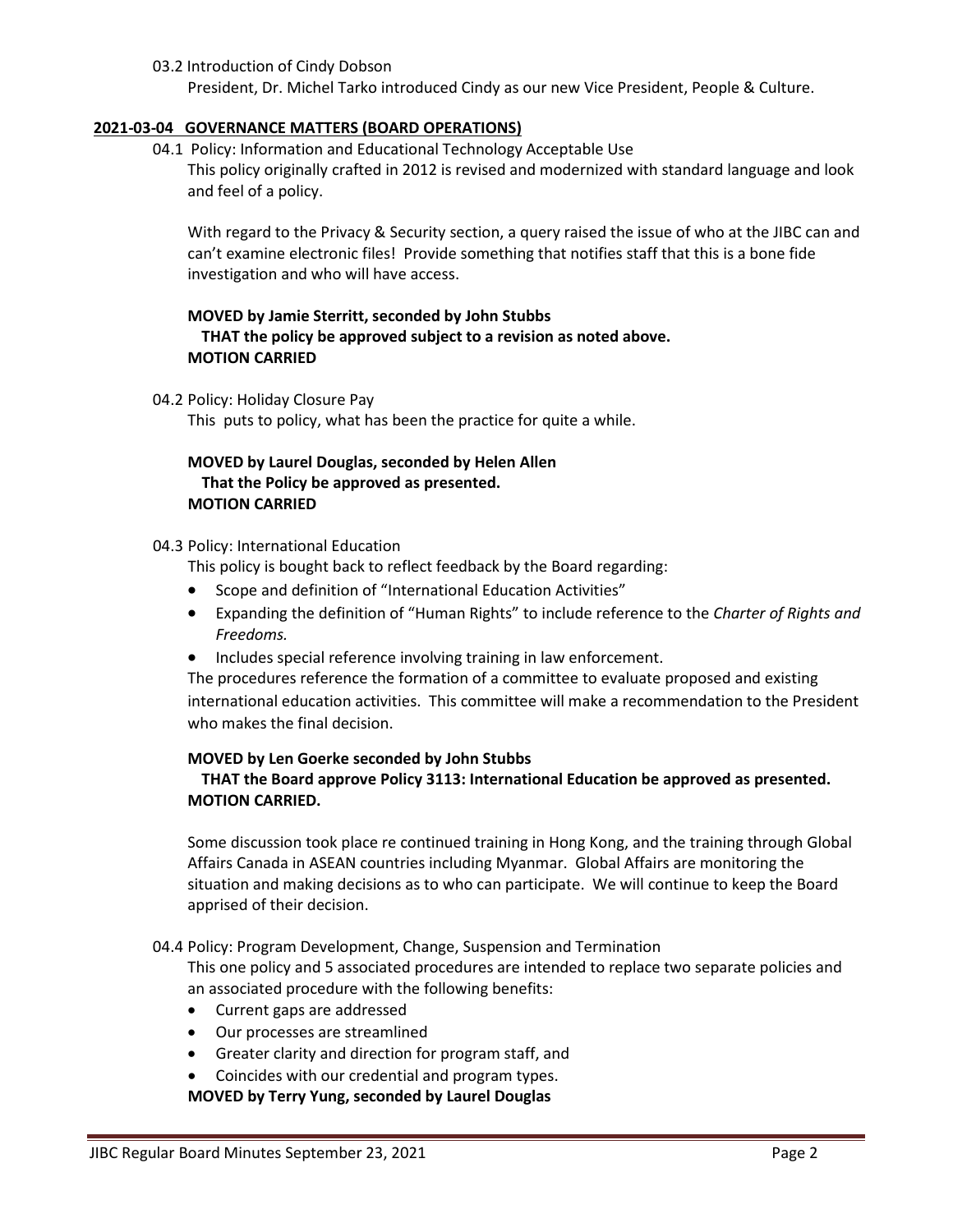**THAT the Board approve new Policy 3311 Program Development, Change, Suspension and Termination, and**

**THAT the Board approve the retirement of Policy 3307 New Program Development and Program Change, and policy 3308 Program Suspension and Termination. MOTION CARRIED.**

04.5 Program Termination for Graduate Certificate in Complex Trauma and Child Sexual Abuse. A memo was previously distributed (copy on file). Following brief discussion, the motion was called.

**MOVED by John Stubbs, seconded by Len Goerke THAT the Board approve the termination of our Graduate Certificate in Complex Trauma and Child Sexual Abuse as presented. MOTION CARRIED**

04.6 Board Retreat – Agenda Update

A copy of the updated retreat agenda was previously distributed (copy on file). The agenda will be revised to reflect that Maria will speak to the board evaluation during the first hour.

**Moved by Helen Allen, seconded by Terry Yung THAT the Retreat agenda be approved as amended. MOTION CARRIED**

04.7 Committee appointments for three new board members

**MOVED by Terry Yung, seconded by Samina Tajwar THAT the new Governors join Board Committees as follows: Finance & Audit Committee (FAC) and Indigenous Advisory Council – Kristen Rivers Governance HR Committee – Jamie Sterritt and Terry Yung Honorary Degree Committee – Terry Yung MOTION CARRIED**

## **2021-03-05 STRATEGIC MATTERS**

05.1 Financial Reports to June 30, 2021 The financial reports were previously distributed (copy on file). Mike provided a brief overview.

**MOVED by Len Goerke, seconded by Laurel Douglas, THAT the Financial reports to June 30, 2021 be approved as presented. MOTION CARRIED**.

05.2 SOFI Report The attached SOFI report was previously distributed (copy on file). Mike spoke to the report.

**MOVED by Len Goerke, seconded by Jamie Sterritt THAT the SOFI Report be approved as presented. MOTON CARRIED**

05.3 Strategic Plan 2027 (To be discussed at the Board retreat October 14<sup>th</sup>)